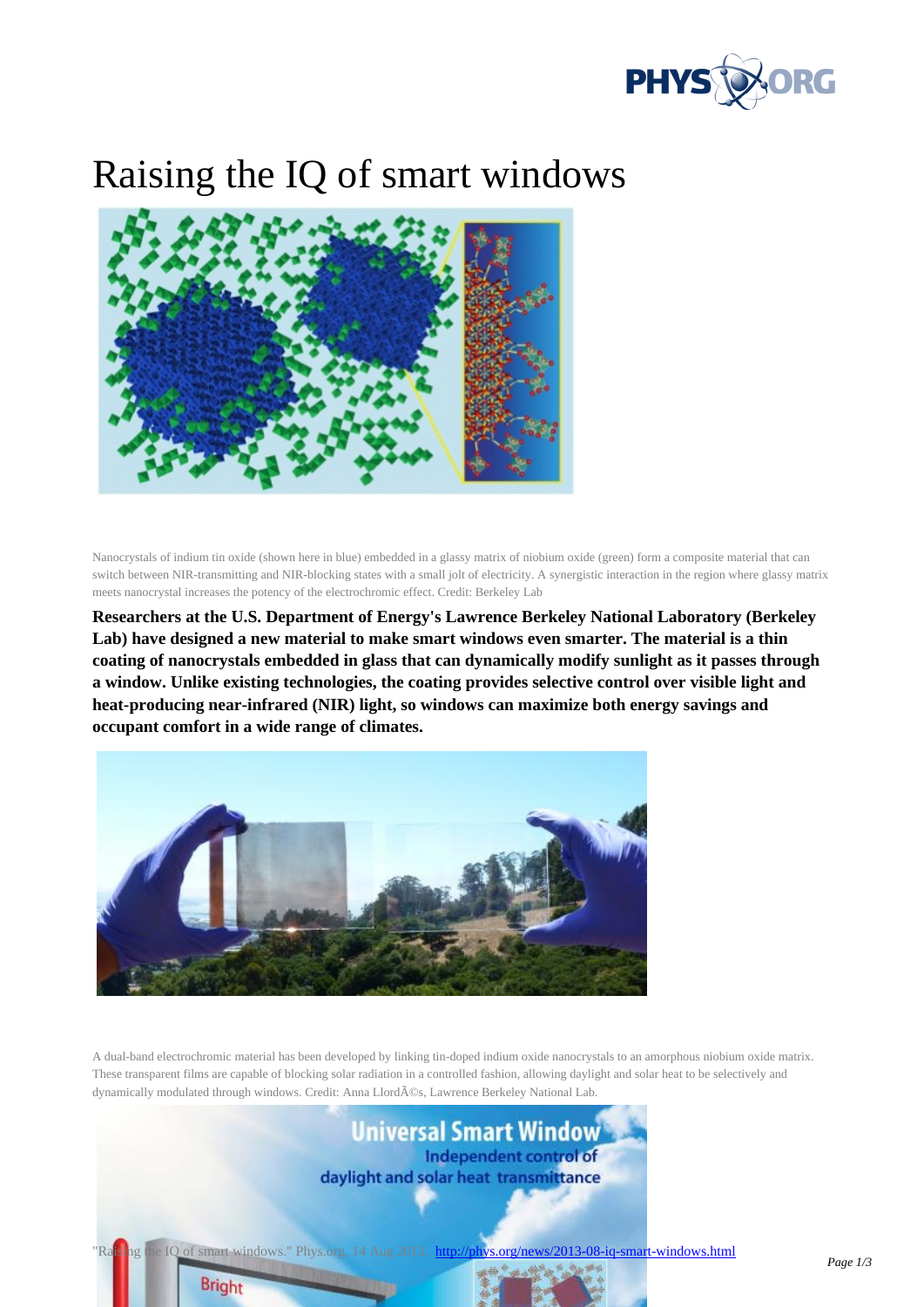

A dual-band electrochromic material has been developed by linking tin-doped indium oxide nanocrystals [to an amorphous niobium oxide matrix.](http://phys.org/) These nanocomposite films can selectively block visible and near-infrared light, allowing energy savings in buildings by dynamically controlling daylight and solar heat through windows. Credit: Anna Llordés, Delia Milliron and Creative Services, Lawrence Berkeley National Lab.

"In the US, we spend about a quarter of our total energy on lighting, heating and cooling our buildings," says Delia Milliron, a chemist at Berkeley Lab's Molecular Foundry who led this research. "When used as a window coating, our new material can have a major impact on building energy efficiency."

Milliron is corresponding author on a paper describing the results the journal *Nature*. The paper is titled, "Tunable near-infrared and visible light transmittance in nanocrystal-in-glass composites," co-authored by Anna Llordés, Guillermo Garcia, and Jaume Gazquez.

Milliron's research group is already well known for their smart-window technology that blocks NIR without blocking visible light. The technology hinges on an electrochromic effect, where a small jolt of electricity switches the material between NIR-transmitting and NIR-blocking states. This new work takes their approach to the next level by providing independent control over both visible and NIR light. The innovation was recently recognized with a 2013 R&D 100 Award and the researchers are in the early stages of commercializing their technology.

Independent control over NIR light means that occupants can have natural lighting indoors without unwanted thermal gain, reducing the need for both air-conditioning and artificial lighting. The same window can also be switched to a dark mode, blocking both light and heat, or to a bright, fully transparent mode.

"We're very excited about the combination of unique optical function with the low-cost and environmentally friendly processing technique," said Llordés, a project scientist working with Milliron. "That's what turns this 'universal smart window' concept into a promising competitive technology."

At the heart of their technology is a new "designer" electrochromic material, made from nanocrystals of indium tin oxide embedded in a glassy matrix of niobium oxide. The resulting composite material combines two distinct functionalities—one providing control over visible light and the other, control over NIR—but it is more than the sum of its parts. The researchers found a synergistic interaction in the tiny region where glassy matrix meets nanocrystal that increases the potency of the electrochromic effect, which means they can use thinner coatings without compromising performance. The key is that the way atoms connect across the nanocrystal-glass interface causes a structural rearrangement in the glass matrix.

The interaction opens up space inside the glass, allowing charge to move in and out more readily. Beyond electrochromic windows, this discovery suggests new opportunities for battery materials where transport of ions through electrodes can be a challenge.

"From a materials-design perspective, we've shown that you can combine very dissimilar materials to create new properties that are not accessible in a homogeneous single phase material, either amorphous or crystalline, by taking nanocrystals and putting them in glass," says Milliron.

But for Milliron, the research journey is even more satisfying than either basic scientific discovery or technological advances alone.

"The most exciting part has been taking this project all the way from synthesizing a new material, to understanding it in great detail, and finally to realizing a completely new functionality that can have a big impact on technology," says Milliron. "Taking a materials development project all the way through that process is really quite remarkable. It really speaks to what we can do at Berkeley Lab, where you have access to not just the scientific facilities but also to people who can inform your perspective."